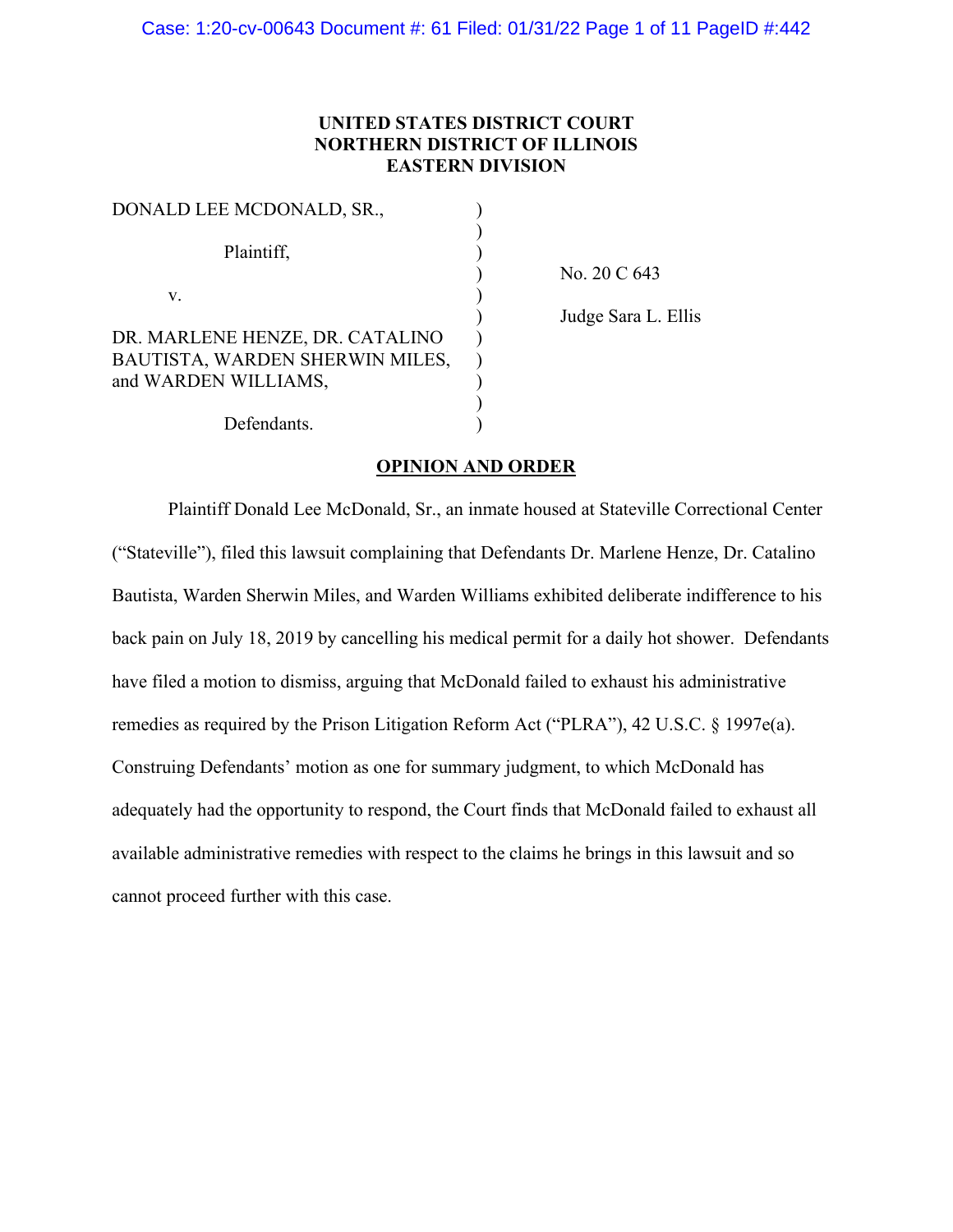### **BACKGROUND**[1](#page-1-0)

McDonald, an inmate in the custody of the Illinois Department of Corrections ("IDOC") and housed at Stateville, has suffered from back pain for many years. In response, Stateville medical staff issued him a medical permit for daily showers in 2013. Although Dr. Henze had renewed the permit for daily showers from November 8, 2018 through November 8, 2019, Dr. Henze and Warden Williams signed an order cancelling his daily shower permit on July 18,  $2019.<sup>2</sup>$  $2019.<sup>2</sup>$ 

In response to this cancellation, McDonald submitted Offender Grievance 10169 on July 26, 2019, seeking emergency review of the cancellation of his medical shower permit. On August 5, Stateville's chief administrative officer ("CAO") denied Grievance 10169 as an emergency and indicated that McDonald had to pursue his grievance through the normal grievance process.

McDonald then submitted Offender Grievance 10448 on August 15 through the normal process. The portion of the grievance form titled "Counselor's Response (if applicable)" remained blank. Doc. 45-5 at 1. McDonald states that he placed the grievance in an envelope and then placed the envelope in the large blue grievance box in the living unit of the prison. The Stateville Grievance Department stamped Grievance 10448 as received on August 19. On August 22, McDonald received a counseling summary note indicating that his grievance had been forwarded to a counselor for review and response. But instead of receiving a response to

<span id="page-1-0"></span><sup>&</sup>lt;sup>1</sup> Although Defendants styled their motion as one to dismiss, because they rely on matters outside the pleadings, the Court finds it more appropriate to treat it as a motion for summary judgment. Thus, the Court considers the evidence submitted by Defendants, as well as McDonald's additional statement of facts and affidavit. The Court construes the facts in the light most favorable to McDonald, the nonmovant.

<span id="page-1-1"></span><sup>&</sup>lt;sup>2</sup> McDonald did receive another daily shower permit on November 7, 2019, which expired on May 7, 2020. At some point, Stateville officials again revoked his daily shower permit.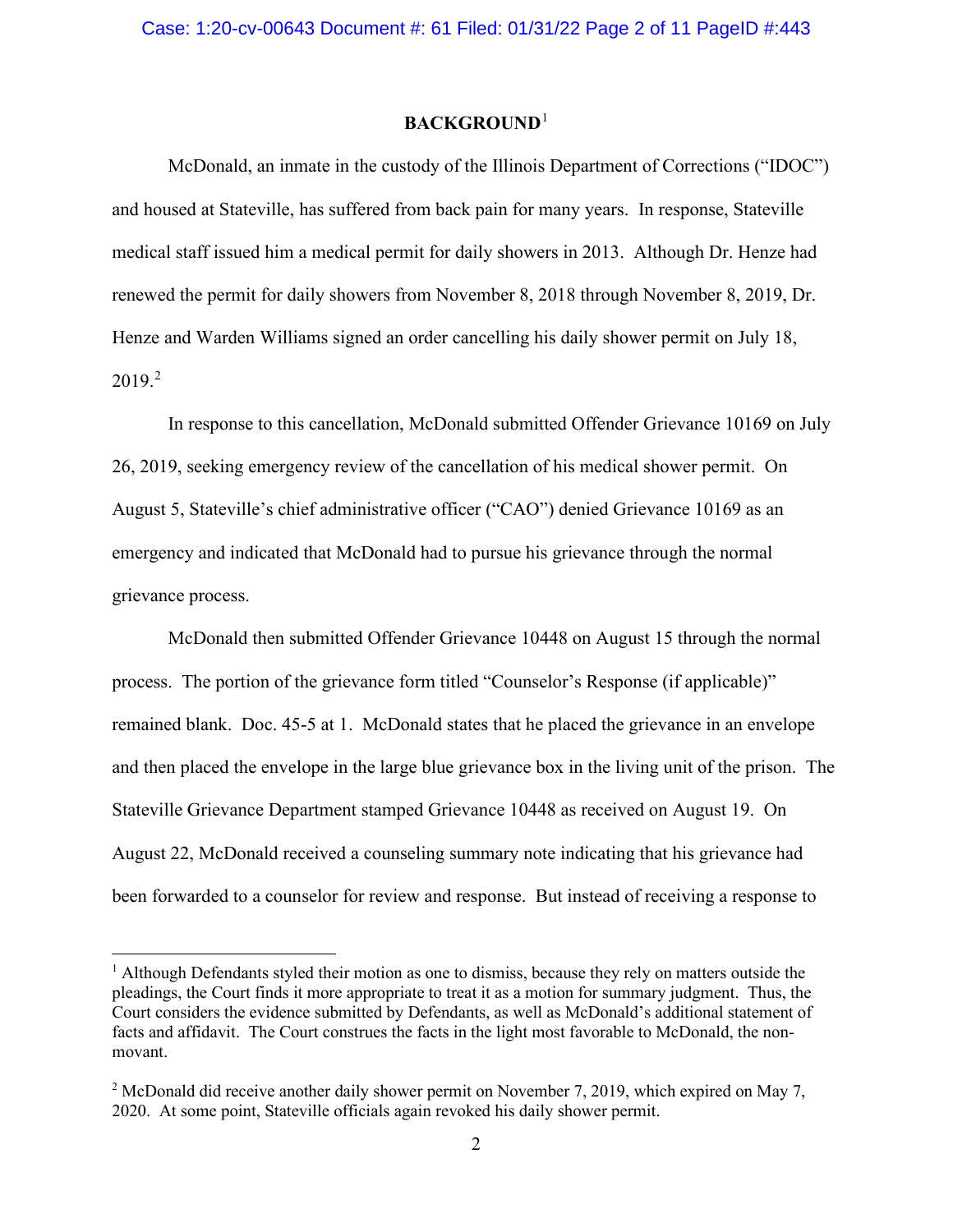### Case: 1:20-cv-00643 Document #: 61 Filed: 01/31/22 Page 3 of 11 PageID #:444

the grievance on the merits, on October 7, McDonald received a memorandum from Kelly Ledford, the office coordinator for Stateville's grievance office. The memorandum, titled "Grievance Return," indicated that the grievance office was returning Grievance 10448 to McDonald because, as of December 1, 2018, "all grievances must be placed in the locked box in the living unit" and would "no longer be accepted through institutional mail." Doc. 45-6 at 1. McDonald states that he understood the October 7 memorandum as a denial of his grievance because he had placed Grievance 10448 in the appropriate lockbox.

Therefore, on November 4, McDonald filed an appeal with IDOC's Administrative Review Board (the "ARB"). McDonald submitted Grievance 10448 and the October 7 memorandum, describing that memorandum as the "Grievance Officer's Response, which is false and made up," on the accompanying proof/certificate of service form. Doc. 45-7 at 1. The ARB received McDonald's appeal on November 8. On November 15, the ARB issued a "Return of Grievance or Correspondence" notice to McDonald, indicating that it was returning Grievance 10448 to him because the ARB required additional information. Specifically, the ARB requested that McDonald provide the "original written Offender's Grievance, DOC 0046, including the counselor's response, if applicable" and "a copy of the Response to Offender's Grievance, DOC 0047, including the Grievance Officer's and Chief Administrative Officer's response, to appeal; if timely." Doc. 45-8 at 1. McDonald did not provide any additional documentation to the ARB. He states that he took the November 15 communication as a final determination of his appeal because he had already provided the ARB with Grievance 10448 and the response he received from the Stateville grievance office. Instead of further pursuing his grievance administratively, McDonald filed this case complaining about the revocation of his daily shower permit on January 29, 2020.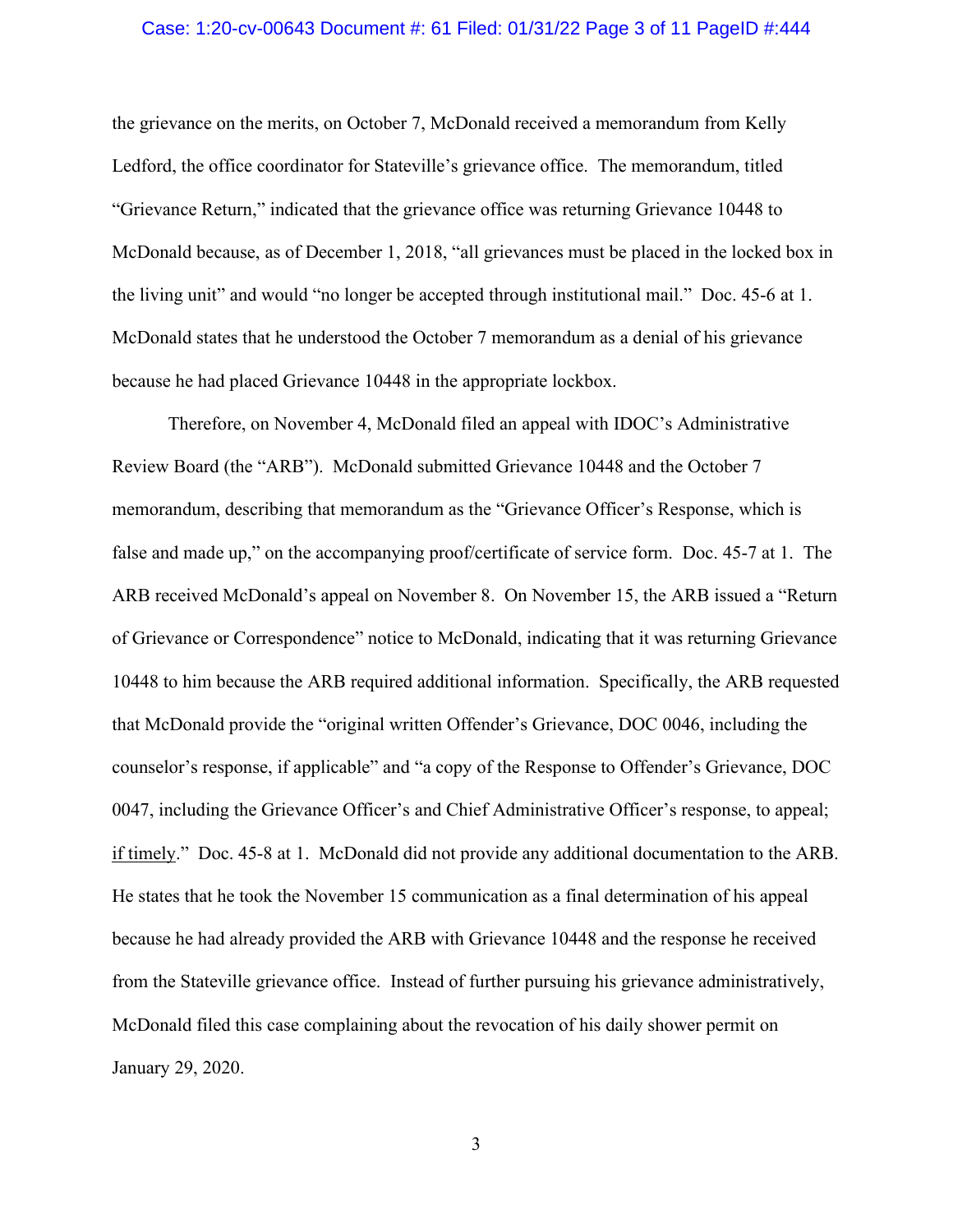#### **LEGAL STANDARD**

Summary judgment obviates the need for a trial where "there is no genuine dispute as to any material fact and the movant is entitled to judgment as a matter of law." Fed. R. Civ. P. 56(a). To determine whether a genuine dispute of material fact exists, the Court must pierce the pleadings and assess the proof as presented in depositions, documents, answers to interrogatories, admissions, stipulations, and affidavits or declarations that are part of the record. Fed. R. Civ. P. 56(c)(1); *A.V. Consultants, Inc. v. Barnes*, 978 F.2d 996, 999 (7th Cir. 1992). The party seeking summary judgment bears the initial burden of demonstrating that no genuine dispute of material fact exists. *Celotex Corp. v. Catrett*, 477 U.S. 317, 323 (1986); *Bunn v. Fed. Deposit Ins. Corp. for Valley Bank Ill.*, 908 F.3d 290, 295 (7th Cir. 2018). In response, the nonmoving party cannot rest on mere pleadings alone but must use the evidentiary tools listed above to identify specific material facts that demonstrate a genuine dispute for trial. Fed. R. Civ. P. 56(c)(1); *Celotex*, 477 U.S. at 324; *Sterk v. Redbox Automated Retail, LLC*, 770 F.3d 618, 627 (7th Cir. 2014). The Court must construe all facts in the light most favorable to the non-moving party and draw all reasonable inferences in that party's favor. *Wehrle v. Cincinnati Ins. Co.*, 719 F.3d 840, 842 (7th Cir. 2013). However, a bare contention by the non-moving party that an issue of fact exists does not create a factual dispute, *Bellaver v. Quanex Corp.*, 200 F.3d 485, 492 (7th Cir. 2000), and the non-moving party is "only entitled to the benefit of inferences supported by admissible evidence, not those 'supported by only speculation or conjecture,'" *Grant v. Trs. of Ind. Univ.*, 870 F.3d 562, 568 (7th Cir. 2017) (citation omitted).

#### **ANALYSIS**

Defendants argue that McDonald cannot proceed on his claims because he failed to exhaust his administrative remedies as required by the PLRA. *See* 42 U.S.C. § 1997e(a) ("No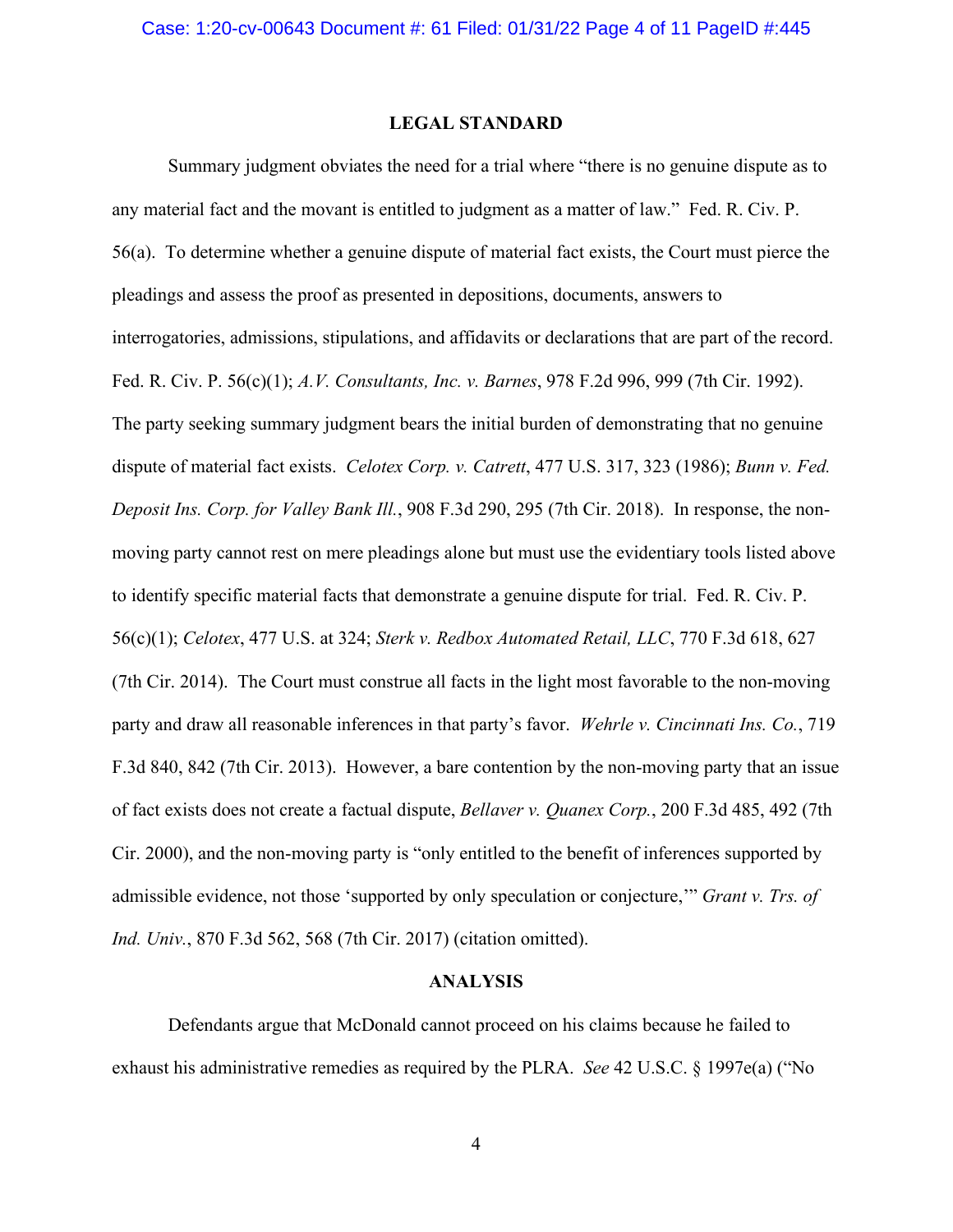#### Case: 1:20-cv-00643 Document #: 61 Filed: 01/31/22 Page 5 of 11 PageID #:446

action shall be brought with respect to prison conditions under section 1983 of this title, or any other Federal law, by a prisoner confined in any jail, prison, or other correctional facility until such administrative remedies as are available are exhausted."). The exhaustion requirement exists to give correctional officials the opportunity to address complaints internally before the initiation of a federal suit. *Porter v. Nussle*, 534 U.S. 516, 524–25 (2002); *Chambers v. Sood*, 956 F.3d 979, 983 (7th Cir. 2020). To have exhausted his administrative remedies, McDonald must have grieved his claim through "all steps that the agency holds out," and he must have "do[ne] so *properly* (so that the agency addresses the issues on the merits)." *Woodford v. Ngo*, 548 U.S. 81, 90 (2006) (quoting *Pozo v. McCaughtry*, 286 F.3d 1022, 1024 (7th Cir. 2002)). An inmate "who does not properly take each step within the administrative process has failed to exhaust" administrative remedies and thus "is foreclosed by  $\S$  1997e(a) from litigating" his claims. *Pozo*, 286 F.3d at 1024.

IDOC's rules concerning the form and timeliness of grievances apply here. *Id.* at 1023– 25 (proper use of the facility's grievance system requires a prisoner to "file complaints and appeals in the place, and at the time, the prison's administrative rules require"). IDOC has a three-step process for pursuing a non-emergency grievance. Ill. Admin. Code tit. 20, § 504.800 *et seq.* First, the inmate should attempt to resolve the issue through his counselor. *Williams v. Wexford Health Sources, Inc.*, 957 F.3d 828, 831 (7th Cir. 2020). If that fails, the inmate must file a written grievance with a grievance officer within sixty days after discovering the issue. *Id.* The grievance officer then considers the grievance, reporting findings to the CAO within two months of receipt of the grievance "when reasonably feasible under the circumstances." Ill. Admin. Code tit. 20, § 504.830(e). The CAO then reviews the grievance officer's findings and recommendations and provides the inmate with a decision in writing. *Id.* If the grievance officer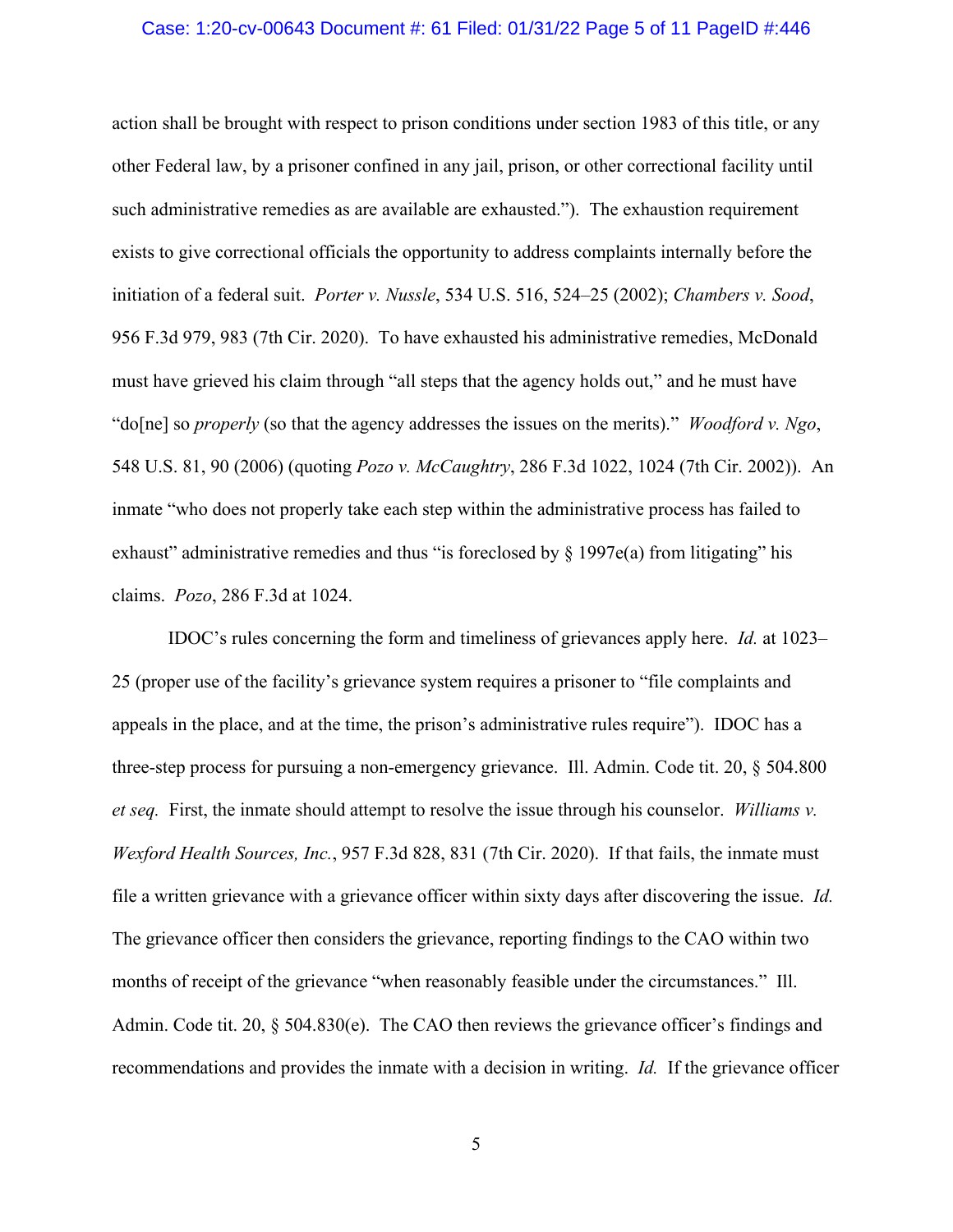### Case: 1:20-cv-00643 Document #: 61 Filed: 01/31/22 Page 6 of 11 PageID #:447

denies the grievance and the CAO affirms that decision, the inmate must file an appeal with the ARB. *Williams*, 957 F.3d at 831. The ARB reviews the appeal and submits a written report of its findings and recommendations to the IDOC Director, who reviews that report and makes a final determination on the grievance. Ill. Admin. Code tit. 20, § 504.850(e). Once the inmate receives the IDOC Director's final determination, he has exhausted his administrative remedies and may turn to the court system. *Id.*; *Turley v. Rednour*, 729 F.3d 645, 649 (7th Cir. 2013).

Defendants bear the burden of proving McDonald's failure to exhaust. *Davis v. Mason*, 881 F.3d 982, 985 (7th Cir. 2018) ("It was not Davis's burden to establish that the grievance process was unavailable; it was the officers' burden to show that Davis did not exhaust available remedies."). Typically, the Court conducts a hearing to resolve contested issues related to PLRA exhaustion. *Pavey v. Conley*, 544 F.3d 739, 742 (7th Cir. 2008). But the Court need not hold a hearing where it can resolve the question of exhaustion based on affidavits and documentary evidence. *See Wagoner v. Lemmon*, 778 F.3d 586, 588 (7th Cir. 2015); *Nesbitt v. Villanueva*, No. 09 C 6080, 2011 WL 737617, at \*3 (N.D. Ill. Feb. 24, 2011). Here, although the parties disagree as to certain facts, the Court does not find it necessary to conduct a *Pavey* hearing because the disputed facts do not affect the outcome. *See Landis v. Ciolli*, No. 20 CV 50168, 2021 WL 979158, at \*4 (N.D. Ill. Mar. 16, 2021) ("Although the parties disagree as to many of the facts concerning the 'availability' of the administrative exhaustion process and Landis's efforts to pursue those administrative procedures, none of those disputed facts are outcomedeterminative.").

Defendants first argue that McDonald did not properly exhaust because he did not wait for a response from his correctional officer before submitting Grievance 10448 to the grievance office and instead improperly left the section titled "Counselor's Response" blank. But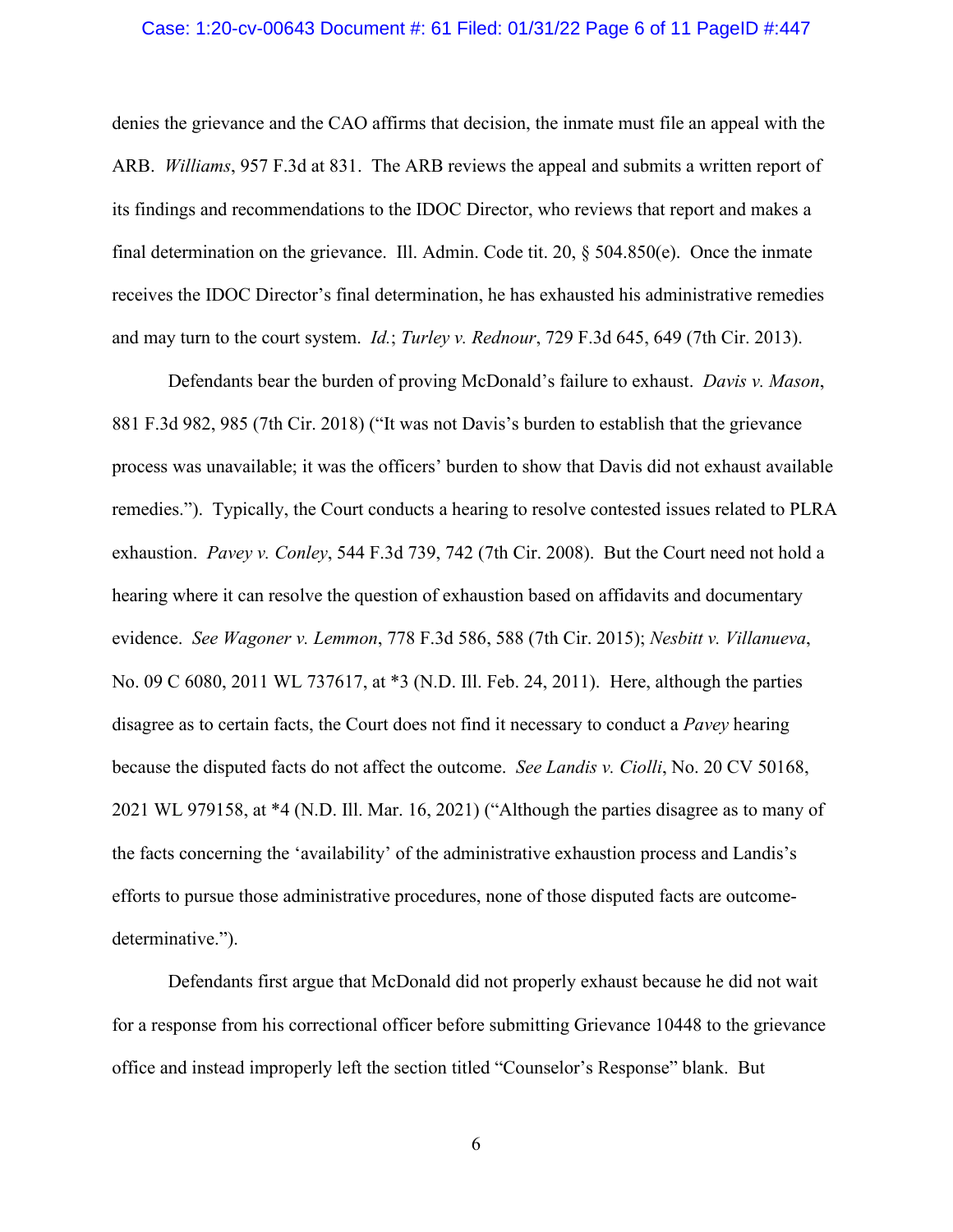### Case: 1:20-cv-00643 Document #: 61 Filed: 01/31/22 Page 7 of 11 PageID #:448

Defendants do not point to anything in IDOC's grievance procedures that required McDonald to have this section completed before he submitted the grievance. And the grievance form belies their argument, indicating that the section need only be completed "if applicable." *See* Doc. 45-5 at 1. Further, Ledford did not identify McDonald's failure to obtain a counselor's response as the reason for returning Grievance 10448 to McDonald without a merit-based decision even though one of the pre-preprinted options on the grievance return memorandum states that "[i]t appears that no attempt has been made to resolve the issue as required by DR 504F." Doc. 45-6 at 1. Thus, Defendants have not carried their burden to demonstrate that McDonald's failure to obtain a response from a counselor before submitting his grievance warrants a finding that he did not exhaust his claim. *See Davis*, 881 F.3d at 985–86 (rejecting argument that an inmate did not exhaust administrative remedies where the "grievance coordinator never marked the checkbox on the return form identifying a failure to attempt an informal resolution as one of the reasons she returned Davis's grievance").

Next, Defendants argue that McDonald failed to exhaust because he did not obtain a response from Stateville's grievance office before filing his ARB appeal and ultimately never received a final determination on the merits that would have allowed him to file suit. McDonald, on the other hand, contends that Ledford's memorandum returning his grievance constituted a denial of his grievance, he properly submitted all required documents in connection with his appeal, and the ARB's return of grievance constituted a final determination. Initially, McDonald's subjective beliefs about whether he properly exhausted his grievance play no role in the exhaustion analysis. Section 1997e(a) "says nothing about a prisoner's subjective beliefs, logical or otherwise, about administrative remedies that might be available to him. The statute's requirements are clear: If administrative remedies are available, the prisoner must exhaust them."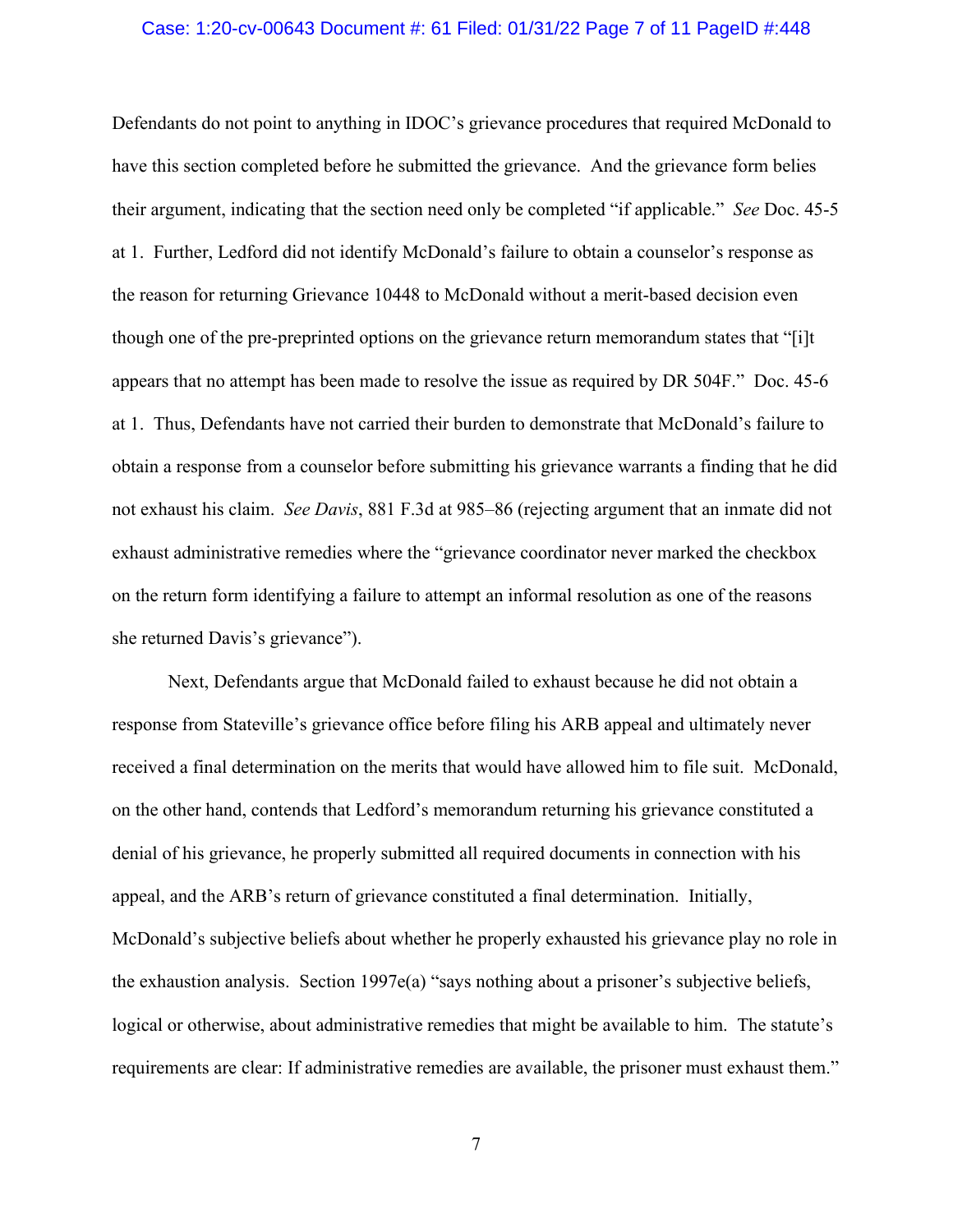#### Case: 1:20-cv-00643 Document #: 61 Filed: 01/31/22 Page 8 of 11 PageID #:449

*Twitty v. McCoskey*, 226 F. App'x 594, 596 (7th Cir. 2007) (quoting *Chelette v. Harris*, 229 F.3d 684, 688 (8th Cir. 2000)); *see also Ramirez v. Young*, 906 F.3d 530, 538 (7th Cir. 2018) ("[W]e are not holding that a prisoner's subjective unawareness of a grievance procedure excuses his non-compliance. The PLRA does not excuse a failure to exhaust based on a prisoner's ignorance of administrative remedies, so long as the prison has taken reasonable steps to inform the inmates about the required procedures." $)$ .<sup>[3](#page-7-0)</sup>

Here, Ledford initially returned his grievance based on his alleged failure to comply with Stateville's grievance procedures. And the ARB then returned McDonald's grievance for failure to provide all required documentation and indicated the steps McDonald needed to take for the ARB to consider his appeal. The return of his grievance and appeal on procedural grounds demonstrates that he never received a final determination on the merits of his grievance. *See Gakuba v. Pannier*, No. 19-CV-1274, 2021 WL 1165114, at \*5 (S.D. Ill. Mar. 26, 2021) ("The grievance was also returned on a 'Return of Grievance or Correspondence' form rather than a grievance response form, further demonstrating that it was not decided on the merits. Because the grievance was returned to Gakuba on procedural grounds and not decided on the merits, the Court finds that Gakuba failed to exhaust his administrative remedies as to the October 16 grievance." (citation omitted)). And although McDonald may have disagreed with the ARB's reasoning, his decision not to follow the stated directions does not allow the Court to find he exhausted his administrative remedies. *See Truidalle v. Brookhart*, No. 3:19-cv-00743, 2021 WL 4342124, at \*5 (S.D. Ill. Aug. 20, 2021) ("To the extent Plaintiff chose to disregard written instructions and rely on information from other individuals and/or his own beliefs, his failure to follow proper procedures is not excused."); *Gibson v. Wexford Health Sources, Inc.*, No. 18-CV-

<span id="page-7-0"></span><sup>&</sup>lt;sup>3</sup> McDonald does not argue that he did not know of the grievance procedures, likely because he has made use of them on numerous occasions during his incarceration.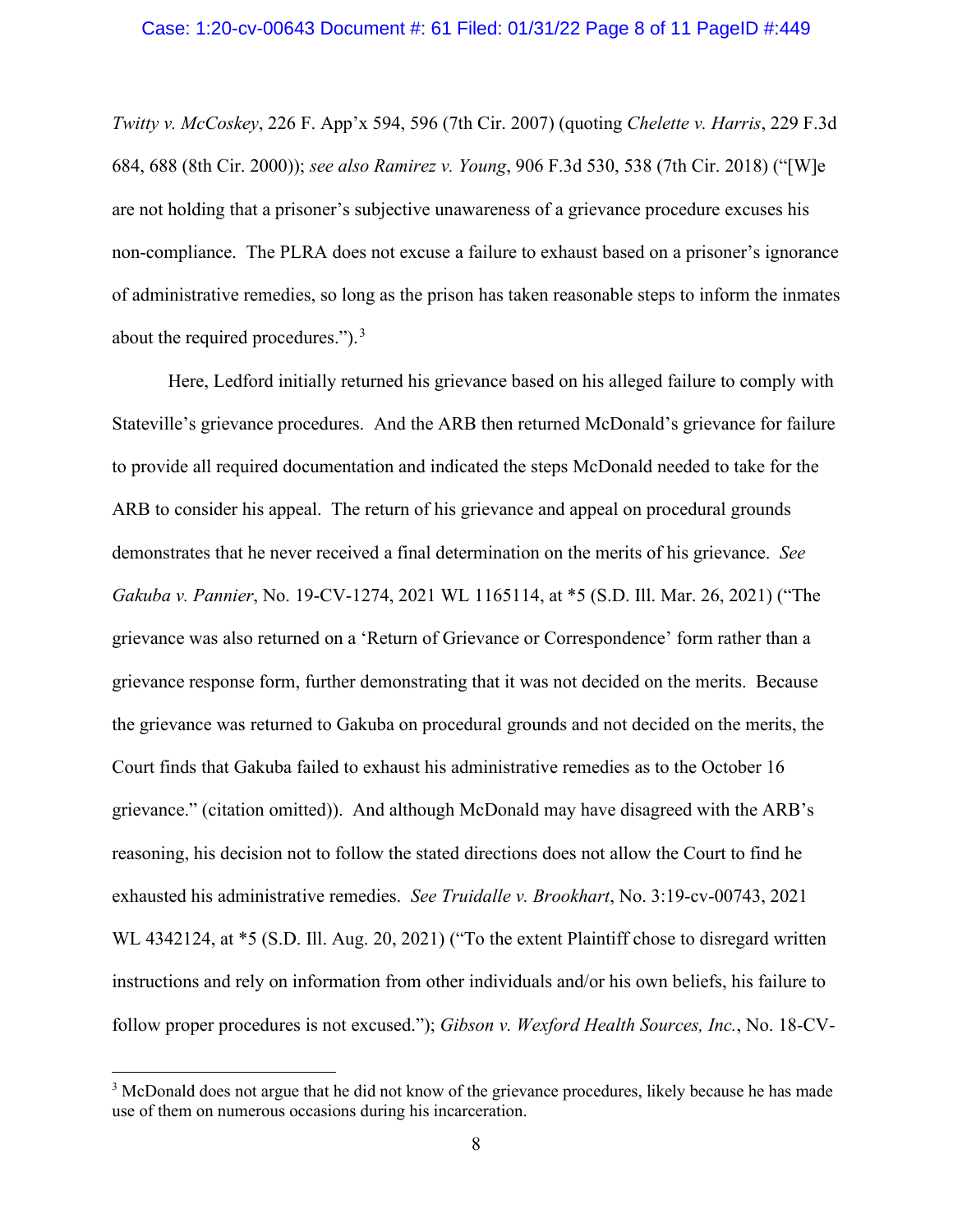#### Case: 1:20-cv-00643 Document #: 61 Filed: 01/31/22 Page 9 of 11 PageID #:450

00585-JPG, 2020 WL 2769991, at \*3 (S.D. Ill. May 28, 2020) (no exhaustion where the plaintiff did not respond to the ARB's request for additional documentation and explained only that he did not have any additional documentation to provide to the ARB).

The Court's inquiry does not end there, however, because McDonald appears to argue that he could not follow the proper procedures because administrators at Stateville and the ARB prevented him from doing so, thus rendering IDOC's administrative remedies unavailable to him. *See Ross v. Blake*, 578 U.S. 632, 643 (2016) ("An inmate . . . must exhaust available remedies, but need not exhaust unavailable ones."). Although not an exhaustive list, the Supreme Court has identified three situations where administrative remedies become unavailable: (1) where prison officials are "unable or consistently unwilling to provide any relief to aggrieved inmates"; (2) where the administrative scheme is "so opaque that it becomes, practically speaking, incapable of use," in other words, where "some mechanism exists to provide relief, but no ordinary prisoner can discern or navigate it"; and (3) "when prison administrators thwart inmates from taking advantage of a grievance process through machination, misrepresentation, or intimidation." *Id.*; *Ramirez*, 906 F.3d at 538.

McDonald essentially argues that IDOC administrators mishandled his grievance and thus prevented him from exhausting.[4](#page-8-0) *See Hernandez v. Dart*, 814 F.3d 836, 842 (7th Cir. 2016) ("Administrative remedies are primarily 'unavailable' to prisoners where 'affirmative misconduct' prevents prisoners from pursuing administrative remedies." (quoting *Dole v. Chandler*, 438 F.3d 804, 809 (7th Cir. 2006))). He maintains that he initially submitted

<span id="page-8-0"></span><sup>&</sup>lt;sup>4</sup> McDonald does not argue that IDOC's grievance rules are "so opaque that [the grievance process] becomes, practically speaking, incapable of use" so as to render the process unavailable. *Ross*, 578 U.S. at 643. Although this could occur where, for example, the warden and the ARB "move[d] the goal posts while [the inmate] was in the middle of his case and suddenly announce[d] that special new requirements applied to him," *Williams*, 957 F.3d at 835, here, the requirements McDonald allegedly failed to follow existed before he filed his grievance and remained the same throughout the process.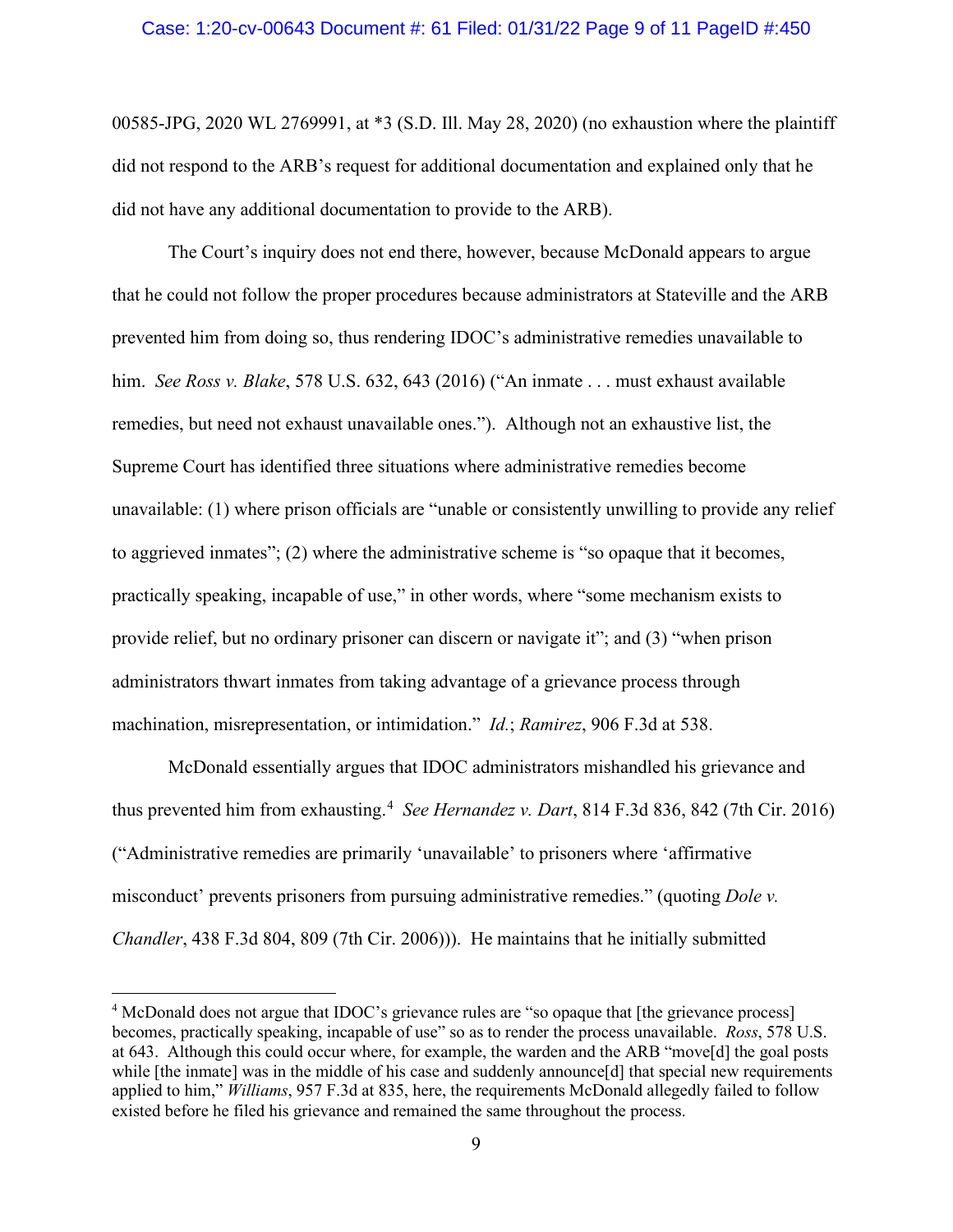### Case: 1:20-cv-00643 Document #: 61 Filed: 01/31/22 Page 10 of 11 PageID #:451

Grievance 10448 as required by placing it in the lockbox and that he could not have submitted additional documentation to the ARB because he had not received any additional documents. *See Lisle v. Keller*, 803 F. App'x 926, 928 (7th Cir. 2020) ("As the state defendants concede, his lack of compliance with the Board's instructions would have been irrelevant if he never received a response to the appeal he filed with the grievance officer."); *cf. Davis*, 881 F.3d at 986 (concluding that, where grievance policy required an unprocessed grievance to include an indication of how the inmate could correct the problem and inmate did not receive such information, the inmate took all available steps to exhaust the grievance because "the policy does not provide for an appeal from a *refusal to process* a grievance").

But the Supreme Court has indicated that an "inmate should err on the side of exhaustion" when faced with an "administrative process [that] is susceptible of multiple reasonable interpretations." *Ross*, 578 U.S. at 643. And here, even accepting McDonald's version of events, the record indicates that McDonald could have refiled his grievance, particularly given that he remained without access to a daily shower permit at the time he received Ledford's memorandum. *See Haywood v. Baylor*, 804 F. App'x 401, 403 (7th Cir. 2020) ("Because refiling was available to him, Haywood's failure to exhaust is not excusable."). McDonald suggests that the propriety of refiling remains an open question, given that IDOC could have deemed a refiled grievance untimely and IDOC had already mishandled his initial grievance, but such speculation about the futility of refiling does not excuse McDonald's failure to attempt to address the identified bases for the return of his grievance and appeal. *See Steiskal v. Lewitzke*, 553 F. App'x 611, 616 (7th Cir. 2014) ("He submitted no evidence that prison staff prevented him from resubmitting his grievance or that he was incapable of doing so. His subjective belief that he was being thwarted was insufficient to create a genuine issue of material